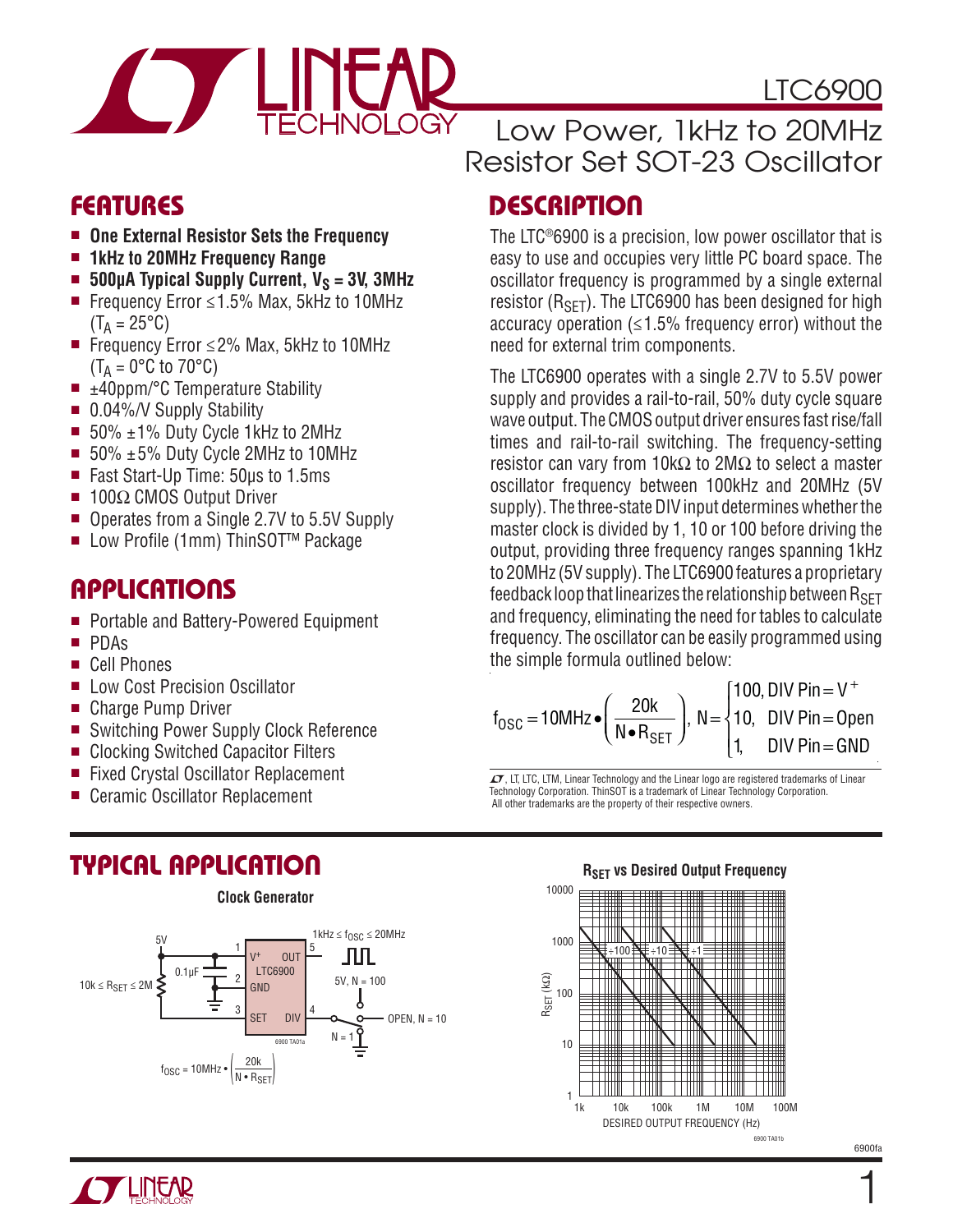# **ABSOLUTE MAXIMUM RATINGS PIN CONFIGURATION**

**(Note 1)**

| Operating Temperature Range (Note 8)      |  |
|-------------------------------------------|--|
|                                           |  |
|                                           |  |
|                                           |  |
| Lead Temperature (Soldering, 10 sec)300°C |  |



# **ORDER INFORMATION**

| <b>LEAD FREE FINISH</b> | <b>TAPE AND REEL</b> | <b>PART MARKING*</b> | <b>PACKAGE DESCRIPTION</b> | <b>TEMPERATURE RANGE</b>           |
|-------------------------|----------------------|----------------------|----------------------------|------------------------------------|
| LTC6900CS5#PBF          | LTC6900CS5#TRPBF     | _TZM                 | 5-Lead Plastic TSOT-23     | $-40^{\circ}$ C to 85°C            |
| LTC6900IS5#PBF          | LTC6900IS5#TRPBF     | _TZM                 | 5-Lead Plastic TSOT-23     | $-40^{\circ}$ C to 85 $^{\circ}$ C |

Consult LTC Marketing for parts specified with wider operating temperature ranges. \*The temperature grade is identified by a label on the shipping container. Consult LTC Marketing for information on non-standard lead based finish parts.

For more information on lead free part marking, go to: http://www.linear.com/leadfree/ For more information on tape and reel specifications, go to: http://www.linear.com/tapeandreel/

# **ELECTRICAL CHARACTERISTICS** The  $\bullet$  denotes the specifications which apply over the full operating

temperature range, otherwise specifications are at T<sub>A</sub> = 25°C. V<sup>+</sup> = 2.7V to 5.5V, R<sub>L</sub>= 5k, C<sub>L</sub> = 5pF, Pin 4 = V<sup>+</sup> unless otherwise noted. **All voltages are with respect to GND.**

| <b>SYMBOL</b>       | <b>PARAMETER</b>                            | <b>CONDITIONS</b>                                                                                      |                                                                                                                                                                            | MIN      | <b>TYP</b>        | <b>MAX</b>           | <b>UNITS</b>                                                                      |
|---------------------|---------------------------------------------|--------------------------------------------------------------------------------------------------------|----------------------------------------------------------------------------------------------------------------------------------------------------------------------------|----------|-------------------|----------------------|-----------------------------------------------------------------------------------|
| $\Delta f$          | Frequency Accuracy (Notes 2, 3)             | $V^+ = 5V$                                                                                             | $5$ kHz $\leq$ f $\leq$ 10MHz<br>$5$ kHz $\leq$ f $\leq$ 10MHz, LTC6900C<br>$5$ kHz $\leq$ f $\leq$ 10MHz. LTC69001<br>$1$ kHz $\leq$ f $<$ 5kHz<br>10MHz < $f \le 20$ MHz |          | ±0.5<br>±2<br>±2  | ±1.5<br>±2.0<br>±2.5 | $\frac{0}{0}$<br>$\frac{0}{0}$<br>$\frac{0}{0}$<br>$\frac{0}{0}$<br>$\frac{0}{0}$ |
|                     |                                             | $V^+ = 3V$                                                                                             | $5kHz \le f \le 10MHz$<br>$5kHz \le f \le 10MHz$ , LTC6900C<br>$5kHz \le f \le 10MHz$ , LTC69001<br>$1$ kHz $\leq$ f $<$ 5kHz                                              |          | $\pm 0.5$<br>±2   | ±1.5<br>±2.0<br>±2.5 | $\frac{0}{0}$<br>$\frac{0}{0}$<br>$\frac{0}{0}$<br>$\frac{0}{0}$                  |
| R <sub>SET</sub>    | Frequency-Setting Resistor Range            | $ \Delta f  < 1.5\%$                                                                                   | $V^+ = 5V$<br>$V^+ = 3V$                                                                                                                                                   | 20<br>20 |                   | 400<br>400           | $k\Omega$<br>$k\Omega$                                                            |
| $\Delta f/\Delta T$ | Frequency Drift Overtemperature<br>(Note 3) | $RSFT = 63.2k$                                                                                         |                                                                                                                                                                            |          | ± 0.004           |                      | $\%$ /°C                                                                          |
| Δf/ΔV               | Frequency Drift Over Supply (Note 3)        | $V^+$ = 3V to 5V, R <sub>SFT</sub> = 63.2k                                                             |                                                                                                                                                                            |          | 0.04              | 0.1                  | $\%N$                                                                             |
|                     | Timing Jitter (Note 4)                      | Pin 4 = $V^+$ , 20 $k$ ≤ R <sub>SET</sub> ≤ 400 $k$<br>Pin 4 = 0V, 20 $k$ ≤ R <sub>SET</sub> ≤ 400 $k$ | Pin 4 = Open, $20k \leq R_{SET} \leq 400k$                                                                                                                                 |          | 0.1<br>0.2<br>0.6 |                      | $\frac{0}{0}$<br>$\frac{0}{0}$<br>$\frac{0}{0}$                                   |
|                     | Long-Term Stability of Output<br>Frequency  |                                                                                                        |                                                                                                                                                                            |          | 300               |                      | ppm/√kHr                                                                          |
|                     | Duty Cycle (Note 7)                         |                                                                                                        | Pin $4 = V^+$ or Open (DIV Either by 100 or 10)<br>Pin 4 = 0V (DIV by 1), $R_{\text{SFT}}$ = 20k to 400k                                                                   | 49<br>45 | 50<br>50          | 51<br>55             | $\frac{0}{0}$<br>$\frac{0}{0}$                                                    |

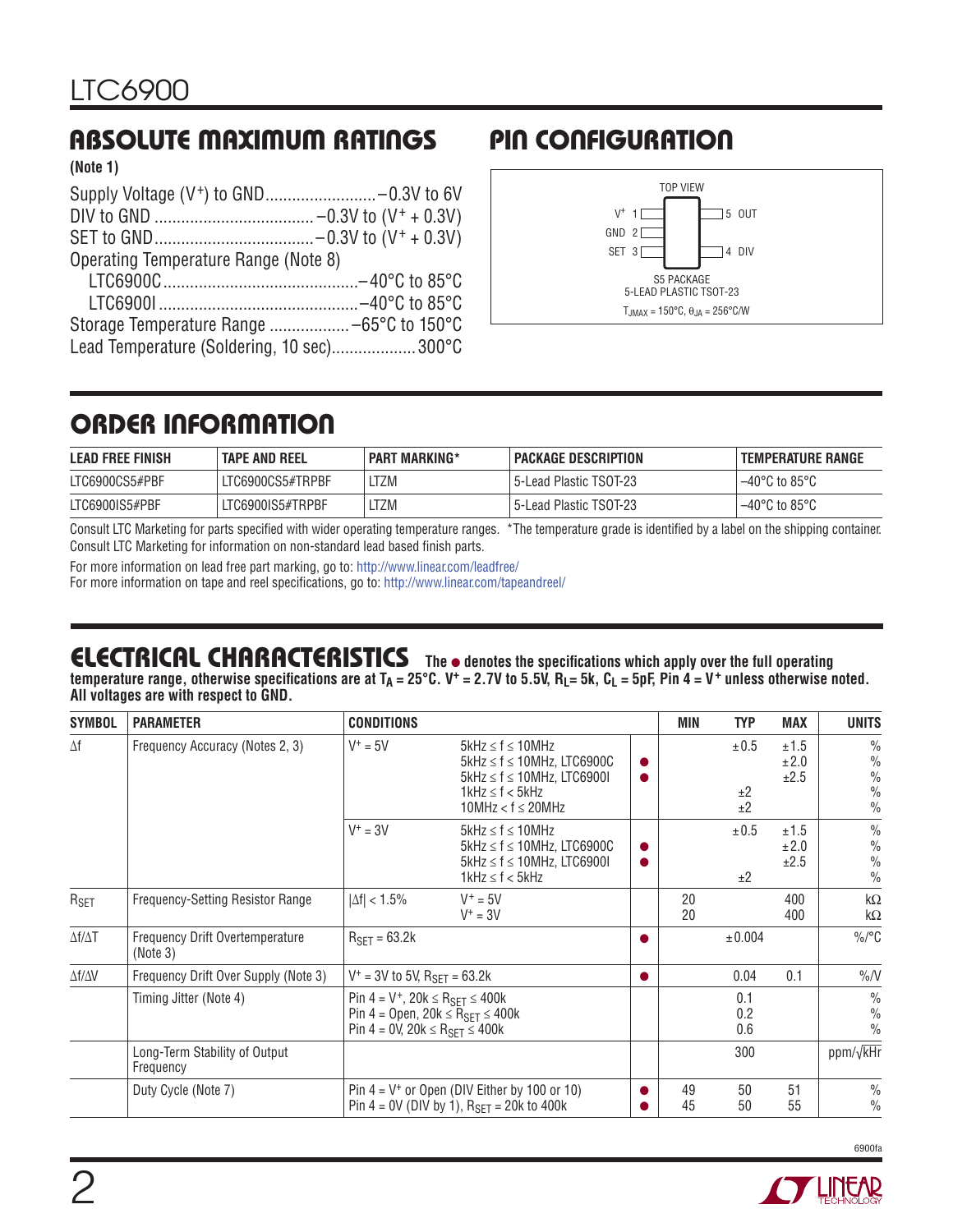### **ELECTRICAL CHARACTERISTICS** The  $\bullet$  denotes the specifications which apply over the full operating

temperature range, otherwise specifications are at T<sub>A</sub> = 25°C. V<sup>+</sup> = 2.7V to 5.5V, R<sub>L</sub>= 5k, C<sub>L</sub> = 5pF, Pin 4 = V<sup>+</sup> unless otherwise noted. **All voltages are with respect to GND.**

| <b>SYMBOL</b>           | <b>PARAMETER</b>                   | <b>CONDITIONS</b>                |                                                                              |                                                      | <b>MIN</b>  | <b>TYP</b>             | <b>MAX</b>     | <b>UNITS</b>           |
|-------------------------|------------------------------------|----------------------------------|------------------------------------------------------------------------------|------------------------------------------------------|-------------|------------------------|----------------|------------------------|
| $V^+$                   | <b>Operating Supply Range</b>      |                                  |                                                                              |                                                      | 2.7         |                        | 5.5            | $\vee$                 |
| $\mathsf{I}_\mathsf{S}$ | Power Supply Current               | $f_{\text{OSC}} = 5kHz$          | $R_{\text{SFT}} = 400k$ , Pin 4 = V <sup>+</sup> , R <sub>1</sub> = $\infty$ | $V^+=5V$<br>$V^+ = 3V$                               |             | 0.32<br>0.29           | 0.42<br>0.38   | mA<br>mA               |
|                         |                                    | $f_{\text{OSC}} = 10 \text{MHz}$ | $R_{\text{SFT}} = 20k$ , Pin 4 = 0V, $R_1 = \infty$                          | $V^+ = 5V$<br>$V^+ = 3V$                             |             | 0.92<br>0.68           | 1.20<br>0.86   | mA<br>mA               |
| $V_{\text{IH}}$         | High Level DIV Input Voltage       |                                  |                                                                              |                                                      | $V^+ - 0.4$ |                        |                | $\vee$                 |
| $V_{IL}$                | Low Level DIV Input Voltage        |                                  |                                                                              |                                                      |             |                        | 0.5            | V                      |
| I <sub>DIV</sub>        | DIV Input Current (Note 5)         | Pin $4 = V^+$<br>$Pin 4 = 0V$    |                                                                              | $V^+ = 5V$<br>$V^+ = 5V$                             | $-4$        | $\overline{2}$<br>$-2$ | $\overline{4}$ | μA<br>μA               |
| V <sub>OH</sub>         | High Level Output Voltage (Note 5) | $V^+ = 5V$                       | $I_{OH} = -1mA$<br>$I_{OH} = -4mA$                                           |                                                      | 4.8<br>4.5  | 4.95<br>4.8            |                | V<br>V                 |
|                         |                                    | $V^+ = 3V$                       | $I_{OH} = -1mA$<br>$I_{OH} = -4mA$                                           |                                                      | 2.7<br>2.2  | 2.9<br>2.6             |                | $\sf V$<br>$\vee$      |
| $V_{OL}$                | Low Level Output Voltage (Note 5)  | $V^+ = 5V$                       | $I_{OL} = 1mA$<br>$I_{OL} = 4mA$                                             |                                                      |             | 0.05<br>0.2            | 0.15<br>0.4    | $\vee$<br>$\mathsf{V}$ |
|                         |                                    | $V^+ = 3V$                       | $I_{OL} = 1mA$<br>$I_{OL} = 4mA$                                             |                                                      |             | 0.1<br>0.4             | 0.3<br>0.7     | $\vee$<br>$\vee$       |
| $t_{r}$                 | <b>OUT Rise Time</b><br>(Note 6)   | $V^+ = 5V$                       | Pin 4 = 0V, R <sub>1</sub> = $\infty$                                        | Pin 4 = $V^+$ or Floating, R <sub>L</sub> = $\infty$ |             | 14<br>7                |                | ns<br>ns               |
|                         |                                    | $V^+ = 3V$                       | Pin 4 = 0V, $R_1 = \infty$                                                   | Pin 4 = $V^+$ or Floating, R <sub>1</sub> = $\infty$ |             | 19<br>11               |                | ns<br>ns               |
| $t_{\rm f}$             | <b>OUT Fall Time</b><br>(Note 6)   | $V^+ = 5V$                       | Pin 4 = 0V, $R_1 = \infty$                                                   | Pin 4 = $V^+$ or Floating, R <sub>L</sub> = $\infty$ |             | 13<br>6                |                | ns<br>ns               |
|                         |                                    | $V^+ = 3V$                       | Pin 4 = 0V, $R_1 = \infty$                                                   | Pin 4 = $V^+$ or Floating, R <sub>L</sub> = $\infty$ |             | 19<br>10               |                | ns<br>ns               |

**Note 1:** Stresses beyond those listed under Absolute Maximum Ratings may cause permanent damage to the device. Exposure to any Absolute Maximum Rating condition for extended periods may affect device reliability and lifetime.

**Note 2:** Frequencies near 100kHz and 1MHz may be generated using two different values of R<sub>SET</sub> (see the Selecting the Divider Setting Resistor paragraph in the Applications Information section). For these frequencies, the error is specified under the following assumption:  $20k < R_{\text{SET}} \le 200k$ .

**Note 3:** Frequency accuracy is defined as the deviation from the  $f_{\rm OSC}$  equation.

**Note 4:** Jitter is the ratio of the peak-to-peak distribution of the period to the mean of the period. This specification is based on characterization and is not 100% tested. Also, see the Peak-to-Peak Jitter vs Output Frequency curve in the Typical Performance Characteristics section.

**Note 5:** To conform with the Logic IC Standard convention, current out of a pin is arbitrarily given as a negative value.

**Note 6:** Output rise and fall times are measured between the 10% and 90% power supply levels. These specifications are based on characterization.

**Note 7:** Guaranteed by 5V test.

**Note 8:** The LTC6900C is guaranteed to meet specified performance from 0°C to 70°C. The LTC6900C is designed, characterized and expected to meet specified performance from  $-40^{\circ}$ C to 85 $^{\circ}$ C but is not tested or QA sampled at these temperatures. The LTC6900I is guaranteed to meet specified performance from  $-40^{\circ}$ C to 85 $^{\circ}$ C.

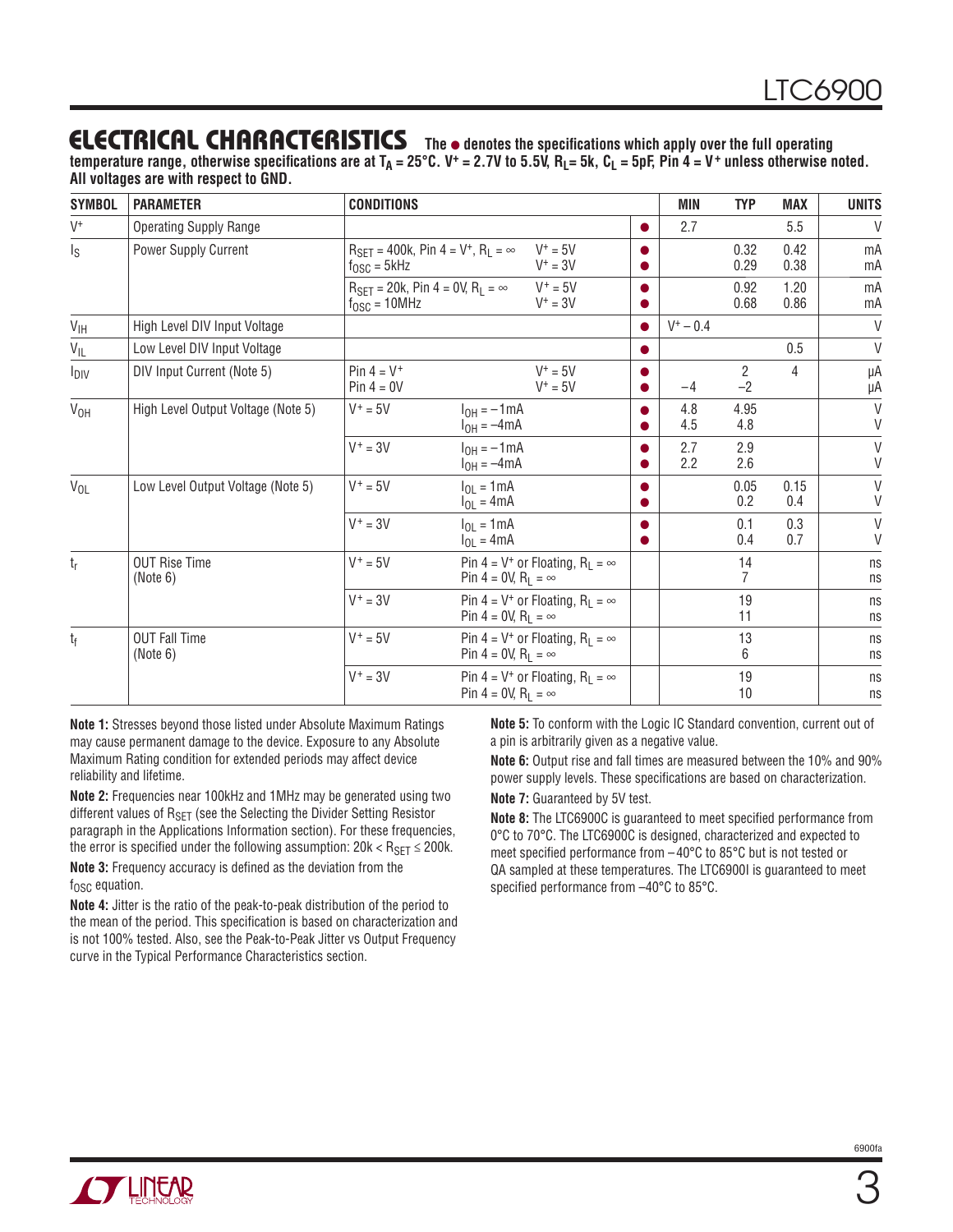# **TYPICAL PERFORMANCE CHARACTERISTICS**



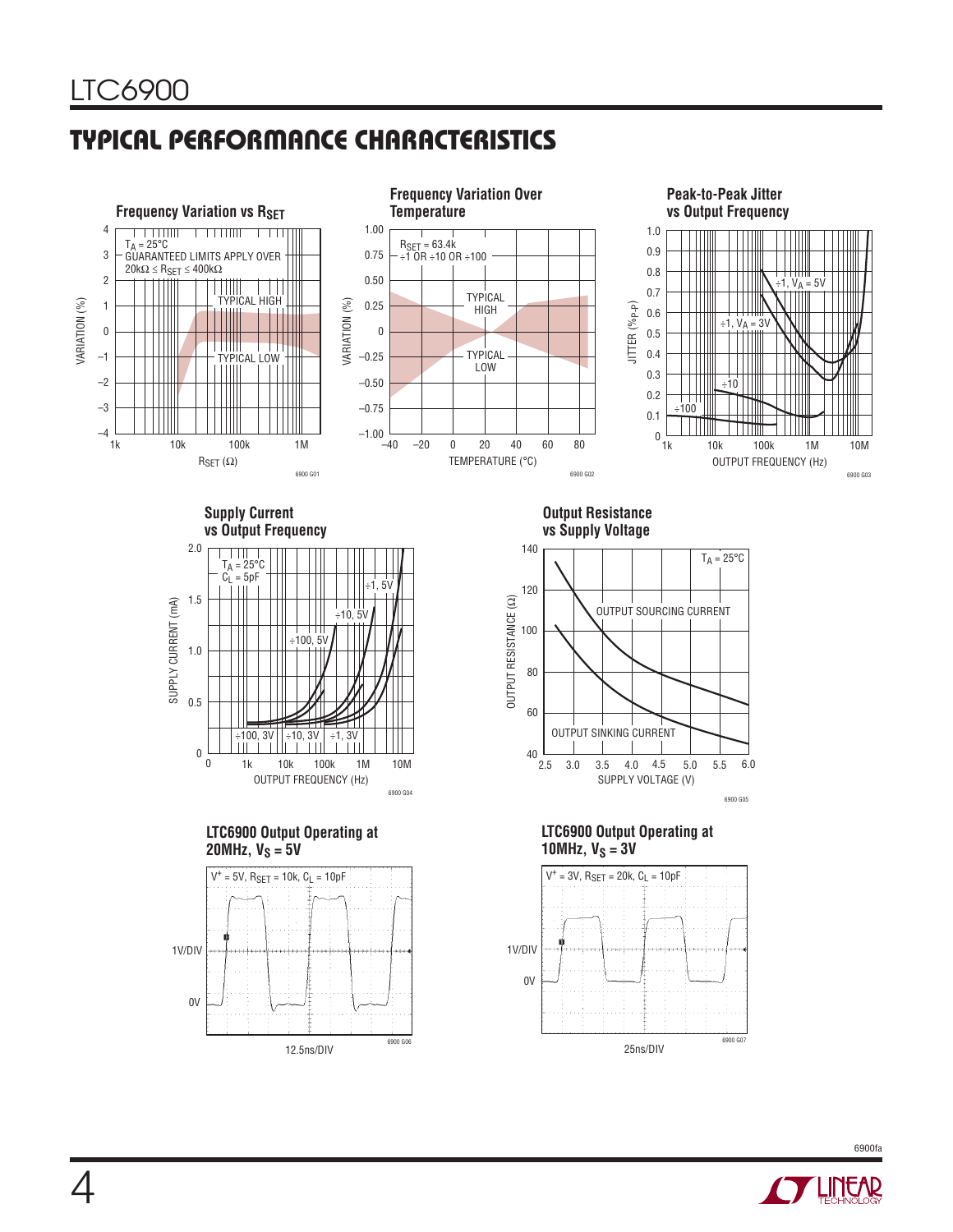### **PIN FUNCTIONS**

**V<sup>+</sup>** (Pin 1): Voltage Supply (2.7V  $\leq$  V<sup>+</sup>  $\leq$  5.5V). This supply must be kept free from noise and ripple. It should be bypassed directly to a ground plane with a 0.1μF capacitor.

**GND (Pin 2):** Ground. Should be tied to a ground plane for best performance.

**SET (Pin 3):** Frequency-Setting Resistor Input. The value of the resistor connected between this pin and  $V<sup>+</sup>$  determines the oscillator frequency. The voltage on this pin is held by the LTC6900 to approximately 1.1V below the V<sup>+</sup> voltage. For best performance, use a precision metal film resistor with a value between 10kΩ and 2MΩ and limit the capacitance on this pin to less than 10pF.

**DIV (Pin 4):** Divider-Setting Input. This three-state input selects among three divider settings, determining the value of N in the frequency equation. Pin 4 should be tied to GND

for the  $\div$ 1 setting, the highest frequency range. Floating Pin 4 divides the master oscillator by 10. Pin 4 should be tied to  $V^+$  for the  $\div$  100 setting, the lowest frequency range. To detect a floating DIV pin, the LTC6900 attempts to pull the pin toward midsupply. Therefore, driving the DIV pin high requires sourcing approximately 2μA. Likewise, driving DIV low requires sinking 2μA. When Pin 4 is floated. it should preferably be bypassed by a 1nF capacitor to ground or it should be surrounded by a ground shield to prevent excessive coupling from other PCB traces.

**OUT (Pin 5):** Oscillator Output. This pin can drive 5kΩ and/ or 10pF loads. Heavier loads may cause inaccuracies due to supply bounce at high frequencies. Voltage transients, coupled into Pin 5, above or below the LTC6900 power supplies will not cause latchup if the current into/out of the OUT pin is limited to 50mA.



**BLOCK DIAGRAM**

PATENT PENDING

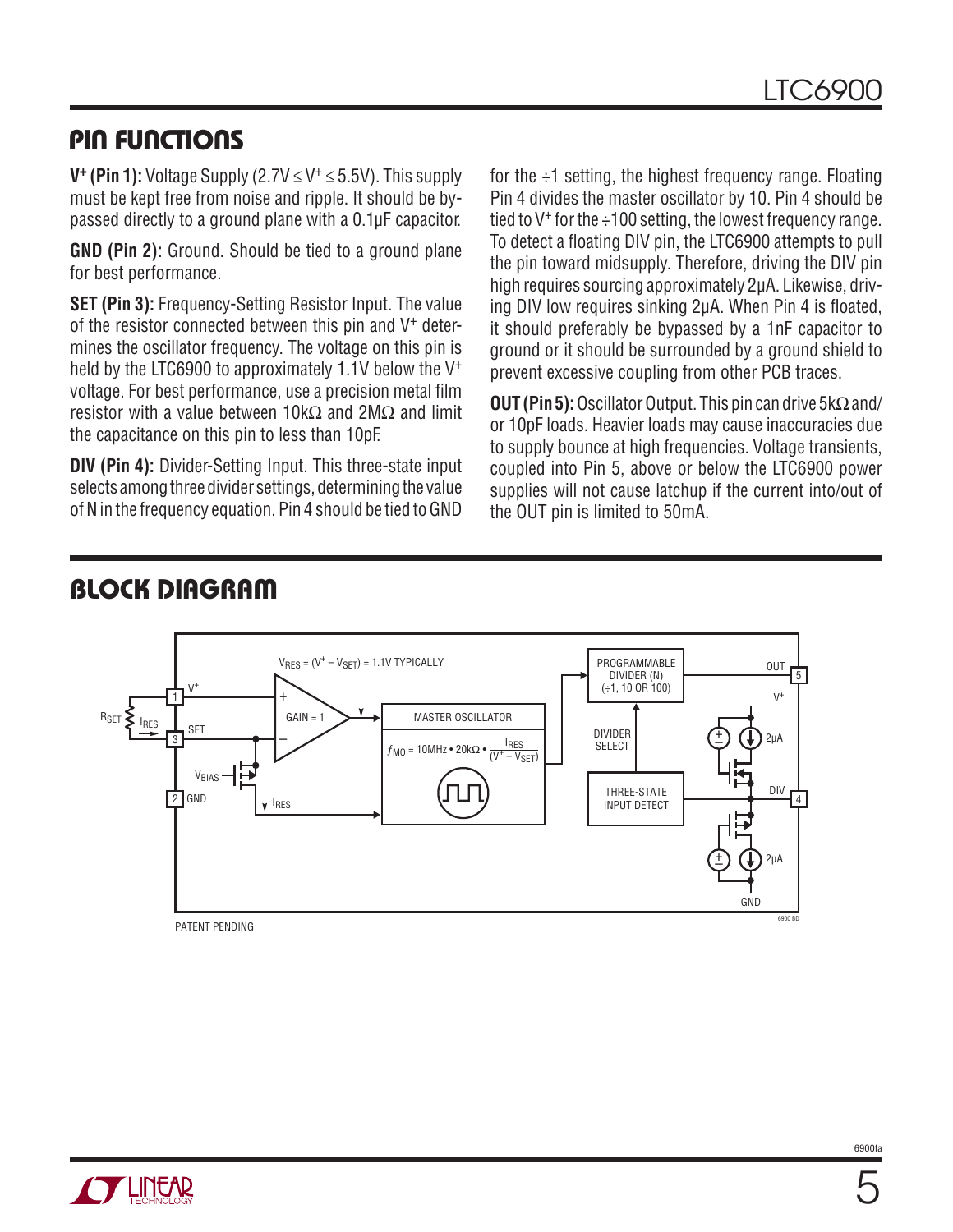# **OPERATION**

As shown in the Block Diagram, the LTC6900's master oscillator is controlled by the ratio of the voltage between the  $V^+$  and SET pins and the current ( $I_{RFS}$ ) is entering the SET pin. The voltage on the SET pin is forced to approximately 1.1V below  $V^+$  by the PMOS transistor and its gate bias voltage. This voltage is accurate to  $\pm 8\%$  at a particular input current and supply voltage (see Figure 1).

A resistor  $R_{\text{SFT}}$ , connected between the V<sup>+</sup> and SET pins, "locks together" the voltage  $(V^+ - V_{\text{SET}})$  and current,  $I_{\text{RES}}$ , variation. This provides the LTC6900's high precision. The master oscillation frequency reduces to:

$$
f_{\text{MO}} = 10 \text{MHz} \cdot \left(\frac{20 \text{k}\Omega}{\text{R}_{\text{SET}}}\right)
$$

The LTC6900 is optimized for use with resistors between 10k and 2M, corresponding to master oscillator frequencies between 100kHz and 20MHz.

To extend the output frequency range, the master oscillator signal may be divided by 1, 10 or 100 before driving OUT (Pin 5). The divide-by value is determined by the state of the DIV input (Pin 4). Tie DIV to GND or drive it below 0.5V to select ÷1. This is the highest frequency range, with the master output frequency passed directly to OUT. The DIV pin may be floated or driven to midsupply to select  $\div$ 10, the intermediate frequency range. The lowest frequency range,  $\div$ 100, is selected by tying DIV to V<sup>+</sup> or driving it to within 0.4V of V<sup>+</sup>. Figure 2 shows the relationship between  $R_{\text{SFT}}$ , divider setting and output frequency, including the overlapping frequency ranges near 100kHz and 1MHz.

The CMOS output driver has an on resistance that is typically less than 100 $\Omega$ . In the ÷1 (high frequency) mode, the rise and fall times are typically 7ns with a 5V supply and 11ns with a 3V supply. These times maintain a clean square wave at 10MHz (20MHz at 5V supply). In the  $\div 10$ and ÷100 modes, where the output frequency is much lower, slew rate control circuitry in the output driver increases the rise/fall times to typically 14ns for a 5V supply and 19ns for a 3V supply. The reduced slew rate lowers EMI (electromagnetic interference) and supply bounce.





**Figure 1. V<sup>+</sup> – V<sub>SET</sub> Variation with I<sub>RES</sub> <b>Figure 2. R** Figure 2. R<sub>SET</sub> vs Desired Output Frequency

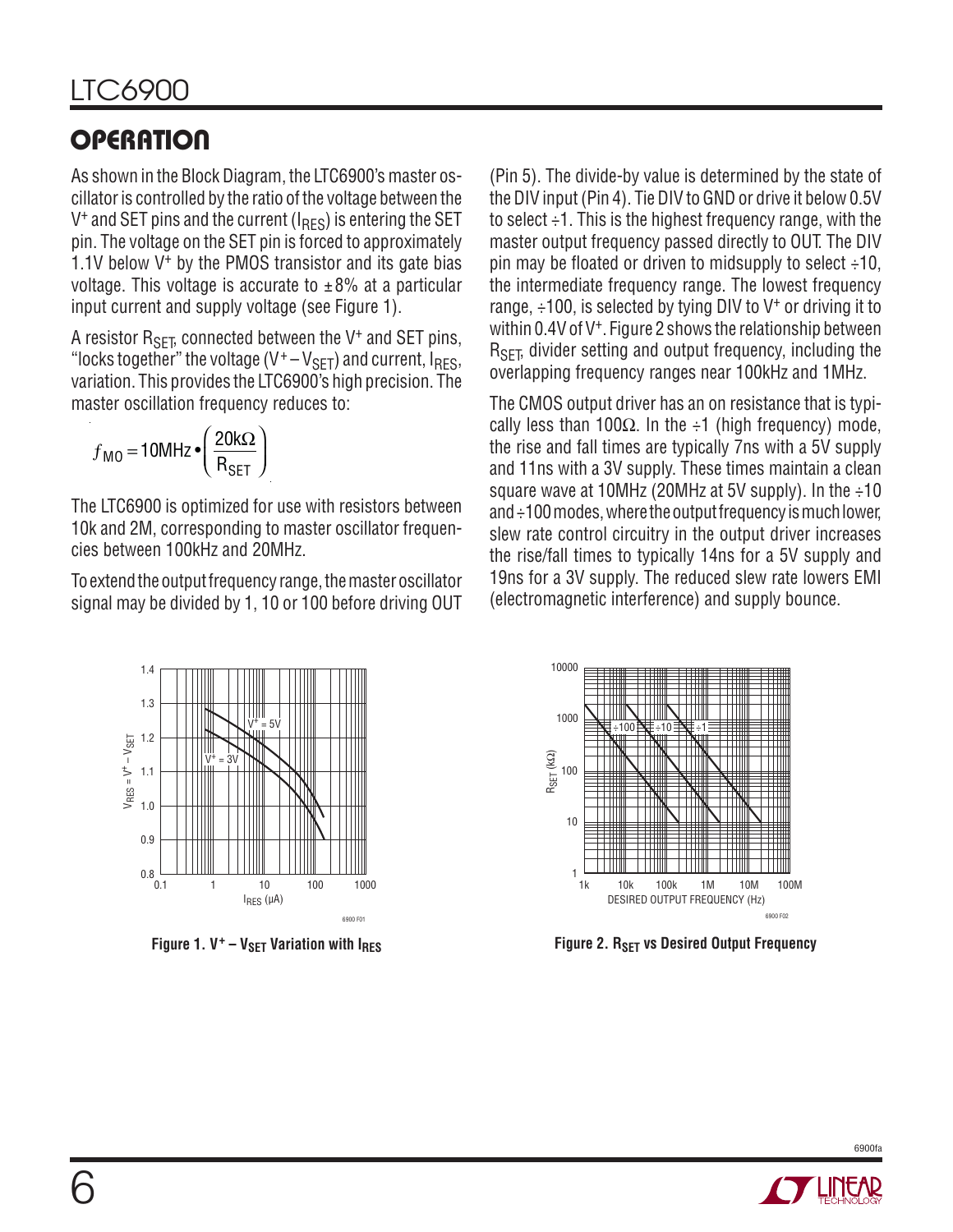#### **SELECTING THE DIVIDER SETTING AND RESISTOR**

The LTC6900's master oscillator has a frequency range spanning 0.1MHz to 20MHz. However, accuracy may suffer if the master oscillator is operated at greater than 10MHz with a supply voltage lower than 4V. A programmable divider extends the frequency range to greater than three decades. Table 1 describes the recommended frequencies for each divider setting. Note that the ranges overlap; at some frequencies there are two divider/resistor combinations that result in the desired frequency.

In general, any given oscillator frequency  $(f_{\Omega S}c)$  should be obtained using the lowest master oscillator frequency. Lower master oscillator frequencies use less power and are more accurate. For instance,  $f_{\text{OSC}} = 100$ kHz can be obtained by either  $R_{\text{SFT}} = 20k$ , N = 100, master oscillator = 10MHz or  $R_{\text{SFT}}$  = 200k, N = 10, master oscillator = 1MHz. The  $R_{\text{SFT}}$  = 200k approach is preferred for lower power and better accuracy.

#### **Table 1. Frequency Range vs Divider Setting**

| DIVIDER SETTING |  |                                                                    | <b>FREQUENCY RANGE</b> |  |  |  |
|-----------------|--|--------------------------------------------------------------------|------------------------|--|--|--|
| $\div 1$        |  | $\Rightarrow$ DIV (Pin 4) = GND                                    | $>$ 500 $kHz$          |  |  |  |
| $\div 10$       |  | $\Rightarrow$ DIV (Pin 4) = Floating                               | 50kHz to 1MHz          |  |  |  |
|                 |  | $\div 100 \quad \Rightarrow \quad \text{DIV (Pin 4)} = \text{V}^+$ | $<$ 100 $k$ Hz         |  |  |  |

At master oscillator frequencies greater than 10MHz ( $R_{\text{SFT}}$  < 20k $\Omega$ ), the LTC6900 may experience reduced accuracy with a supply voltage less than 4V.

After choosing the proper divider setting, determine the correct frequency-setting resistor. Because of the linear correspondence between oscillation period and resistance, a simple equation relates resistance with frequency.

$$
R_{\text{SET}} = 20k \cdot \left(\frac{10MHz}{N \cdot f_{\text{OSC}}}\right), N = \begin{cases} 100\\ 10\\ 1 \end{cases}
$$

 $(R_{SETMIN} = 10k, R_{SETMAX} = 2M)$ 

Any resistor,  $R_{\text{SFT}}$  tolerance adds to the inaccuracy of the oscillator,  $f_{\rm OSC}$ .

#### **ALTERNATIVE METHODS OF SETTING THE OUTPUT FREQUENCY OF THE LTC6900**

The oscillator may be programmed by any method that sources a current into the SET pin (Pin 3). The circuit in Figure 3 sets the oscillator frequency using a programmable current source and in the expression for  $f_{\rm OSC}$ , the resistor  $R_{\text{SFT}}$  is replaced by the ratio of 1.1V/ $I_{\text{COMTRO}}$ . As already explained in the Operation section, the voltage difference between V<sup>+</sup> and SET is approximately 1.1V, therefore, the Figure 3 circuit is less accurate than if a resistor controls the oscillator frequency.

Figure 4 shows the LTC6900 configured as a VCO. A voltage source is connected in series with an external 20k resistor. The output frequency,  $f_{\text{OSC}}$ , will vary with  $V_{\text{COMTROL}}$ , that is the voltage source connected between  $V^+$  and the SET pin. Again, this circuit decouples the relationship between the input current and the voltage between V+ and SET; the frequency accuracy will be degraded. The oscillator frequency, however, will monotonically increase with decreasing  $V_{\text{CONTROL}}$ .



**Figure 3. Current Controlled Oscillator**



**Figure 4. Voltage Controlled Oscillator**

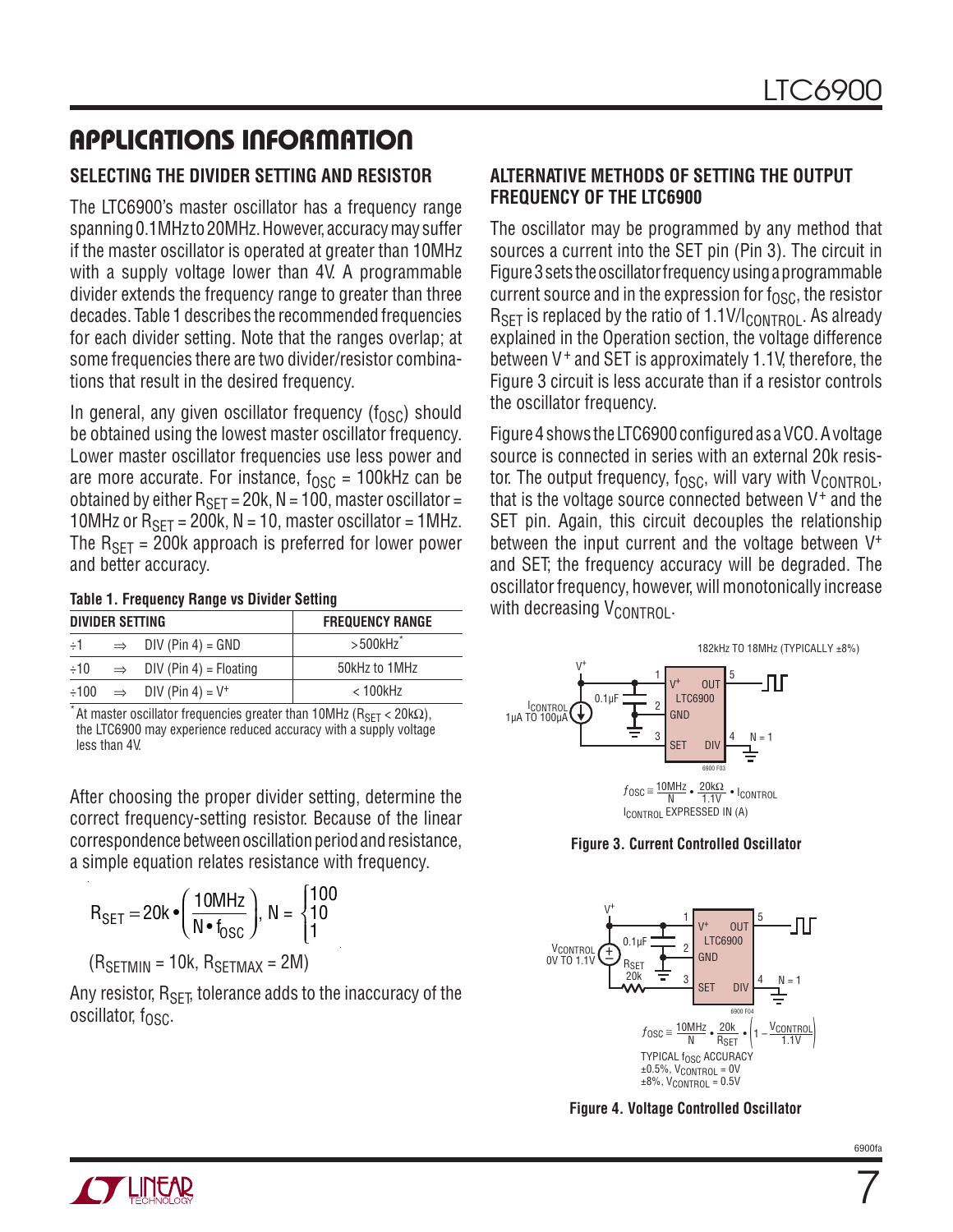#### **POWER SUPPLY REJECTION**

#### **Low Frequency Supply Rejection (Voltage Coefficient)**

Figure 5 shows the output frequency sensitivity to power supply voltage at several different temperatures. The LTC6900 has a quaranteed voltage coefficient of  $0.1\%$ /V but, as Figure 5 shows, the typical supply sensitivity is twice as low.

#### **High Frequency Power Supply Rejection**

The accuracy of the LTC6900 may be affected when its power supply generates significant noise with a frequency content in the vicinity of the programmed value of  $f_{\Omega SC}$ . If a switching power supply is used to power the LTC6900, and if the ripple of the power supply is more than 20mV, make sure the switching frequency and its harmonics are not related to the output frequency of the LTC6900. Otherwise, the oscillator may show additional frequency error.

If the LTC6900 is powered by a switching regulator and the switching frequency or its harmonics coincide with the output frequency of the LTC6900, the jitter of the oscillator output may be affected. This phenomenon will become noticeable if the switching regulator exhibits ripples beyond 30mV.

### **START-UP TIME**

The start-up time and settling time to within 1% of the final value can be estimated by  $t_{\text{START}} \cong R_{\text{SET}}(3.7 \mu s / k\Omega)$  $+ 10 \mu s$ . Note the start-up time depends on  $R_{SFT}$  and it is independent from the setting of the divider pin. For instance with  $R_{\text{SFT}}$  = 100k, the LTC6900 will settle with 1% of its 200 kHz final value ( $N = 10$ ) in approximately 380  $\mu$ s. Figure 6 shows start-up times for various  $R_{\text{SFT}}$  resistors.

Figure 7 shows an application where a second set resistor  $R_{\text{SFT2}}$  is connected in parallel with set resistor  $R_{\text{SFT1}}$  via switch S1. When switch S1 is open, the output frequency of the LTC6900 depends on the value of the resistor  $R_{\text{SFT1}}$ . When switch S1 is closed, the output frequency of the LTC6900 depends on the value of the parallel combination of R<sub>SFT1</sub> and R<sub>SFT2</sub>.

The start-up time and settling time of the LTC6900 with switch S1 open (or closed) is described by  $t_{\text{START}}$  shown above. Once the LTC6900 starts and settles, and switch S1 closes (or opens), the LTC6900 will settle to its new output frequency within approximately 70μs.

#### **Jitter**

The Peak-to-Peak Jitter vs Output Frequency graph, in the Typical Performance Characteristics section, shows the typical clock jitter as a function of oscillator frequency and power supply voltage. The capacitance from the SET pin, (Pin 3), to ground must be less than 10pF. If this requirement is not met, the jitter will increase.







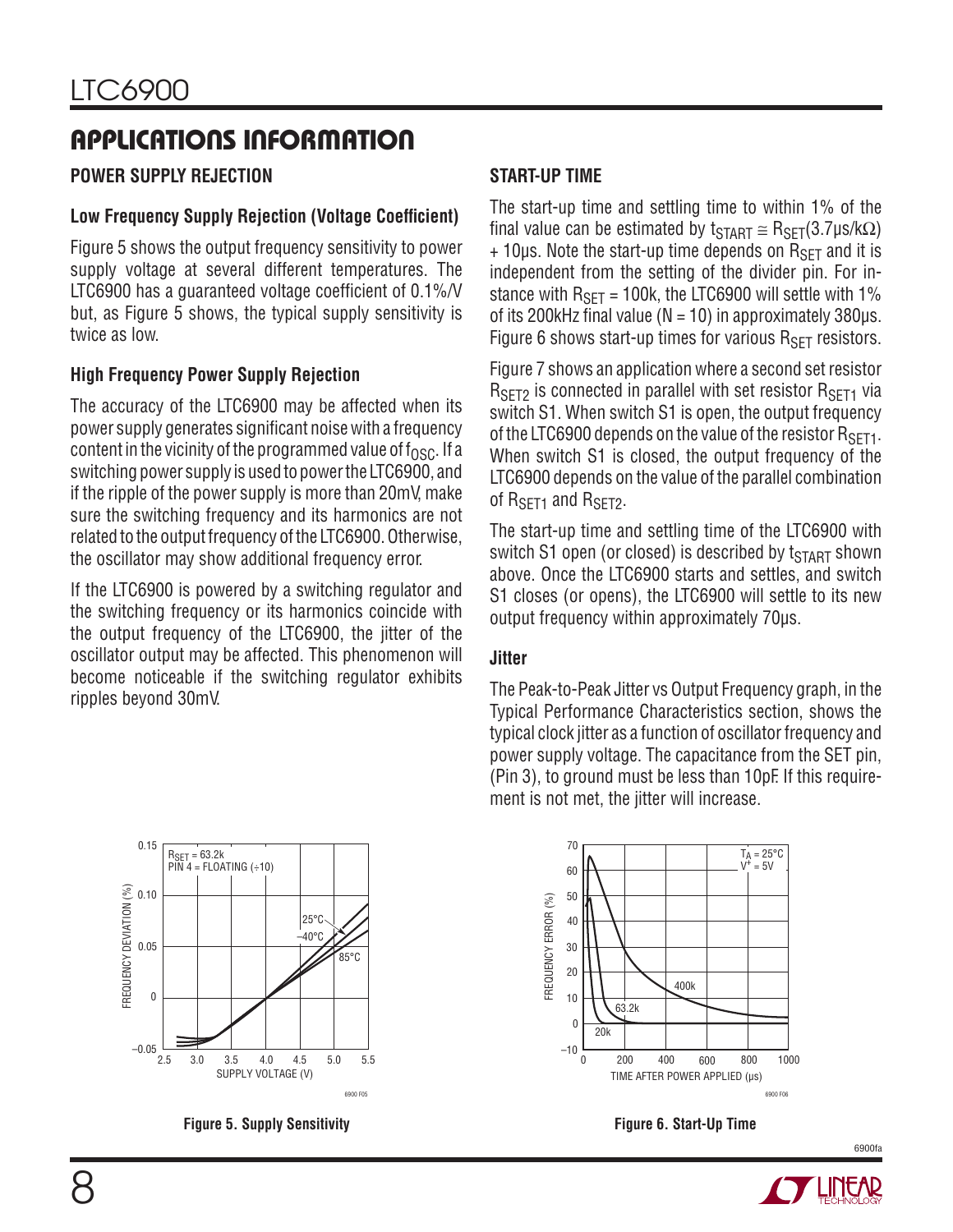

#### **A Ground Referenced Voltage Controlled Oscillator**

The LTC6900 output frequency can also be programmed by steering current in or out of the SET pin, as conceptually shown in Figure 8. This technique can degrade accuracy as the ratio of  $(V^+ - V_{\text{SET}})$  /  $I_{\text{RES}}$  is no longer uniquely dependent of the value of  $R_{\text{SFT}}$ , as shown in the LTC6900 Block Diagram. This loss of accuracy will become noticeable when the magnitude of  $I_{PROG}$  is comparable to  $I_{RES}$ . The frequency variation of the LTC6900 is still monotonic.

Figure 9 shows how to implement the concept shown in Figure 8 by connecting a second resistor,  $R_{IN}$ , between the SET pin and a ground referenced voltage source,  $V_{IN}$ .

For a given power supply voltage in Figure 9, the output frequency of the LTC6900 is a function of  $V_{IN}$ ,  $R_{IN}$ ,  $R_{SFT}$ and  $(V^+ - V_{\text{SFT}}) = V_{\text{RFS}}$ :

$$
t_{\text{OSC}} = \frac{10 \text{MHz}}{\text{N}} \cdot \frac{20 \text{k}}{\text{R}_{\text{IN}} \parallel \text{R}_{\text{SET}}} \cdot \left( \frac{1}{1 + \frac{(V_{\text{IN}} - V^{+})}{V_{\text{RES}}}} \right) \left[ \frac{1}{1 + \frac{\text{R}_{\text{IN}}}{\text{R}_{\text{SET}}}} \right]
$$
(1)



**Figure 8. Concept for Programming via Current Steering Figure 9. Implementation of Concept Shown in Figure 8**

When  $V_{1N} = V^+$ , the output frequency of the LTC6900 assumes the highest value and it is set by the parallel combination of  $R_{IN}$  and  $R_{SET}$ . Also note, the output frequency,  $f_{\text{OSC}}$ , is independent of the value of  $V_{\text{RFS}} = (V^+ - V_{\text{SFT}})$  so the accuracy of  $f_{\text{OSC}}$  is within the data sheet limits.

When  $V_{IN}$  is less than V<sup>+</sup>, and expecially when  $V_{IN}$  approaches the ground potential, the oscillator frequency,  $f_{\rm OSC}$ , assumes its lowest value and its accuracy is affected by the change of  $V_{RES} = (V^+ - V_{SET})$ . At 25°C  $V_{RES}$  varies by  $\pm 8\%$ , assuming the variation of V<sup>+</sup> is  $\pm 5\%$ . The temperature coefficient of  $V_{RFS}$  is 0.02%/°C.

By manipulating the algebraic relation for  $f_{\rm OSC}$  above, a simple algorithm can be derived to set the values of external resistors  $R_{\text{SFT}}$  and  $R_{\text{IN}}$ , as shown in Figure 9.

- 1. Choose the desired value of the maximum oscillator frequency,  $f_{OSC(MAX)}$ , occurring at maximum input voltage  $V_{IN(MAX)} \leq V^+$ .
- 2. Set the desired value of the minimum oscillator frequency,  $f_{\rm OSC(MIN)}$ , occurring at minimum input voltage  $V_{IN(MIN)} \geq 0$ .
- 3. Choose  $V_{RFS}$  = 1.1 and calculate the ratio of  $R_{IN}/R_{SFT}$ from the following:

$$
\frac{R_{IN}}{R_{SET}}
$$

$$
\frac{1}{\text{SET}} =
$$

$$
\frac{\left(V_{IN(MAX)}-V^{+}\right)-\left(\frac{f_{OSC(MAX)}}{f_{OSC(MIN)}}\right)\left(V_{IN(MIN)}-V^{+}\right)}{V_{RES}\left[\frac{\left(f_{OSC(MAX)}\right)}{f_{OSC(MIN)}}-1\right]}-1
$$
\n(2)



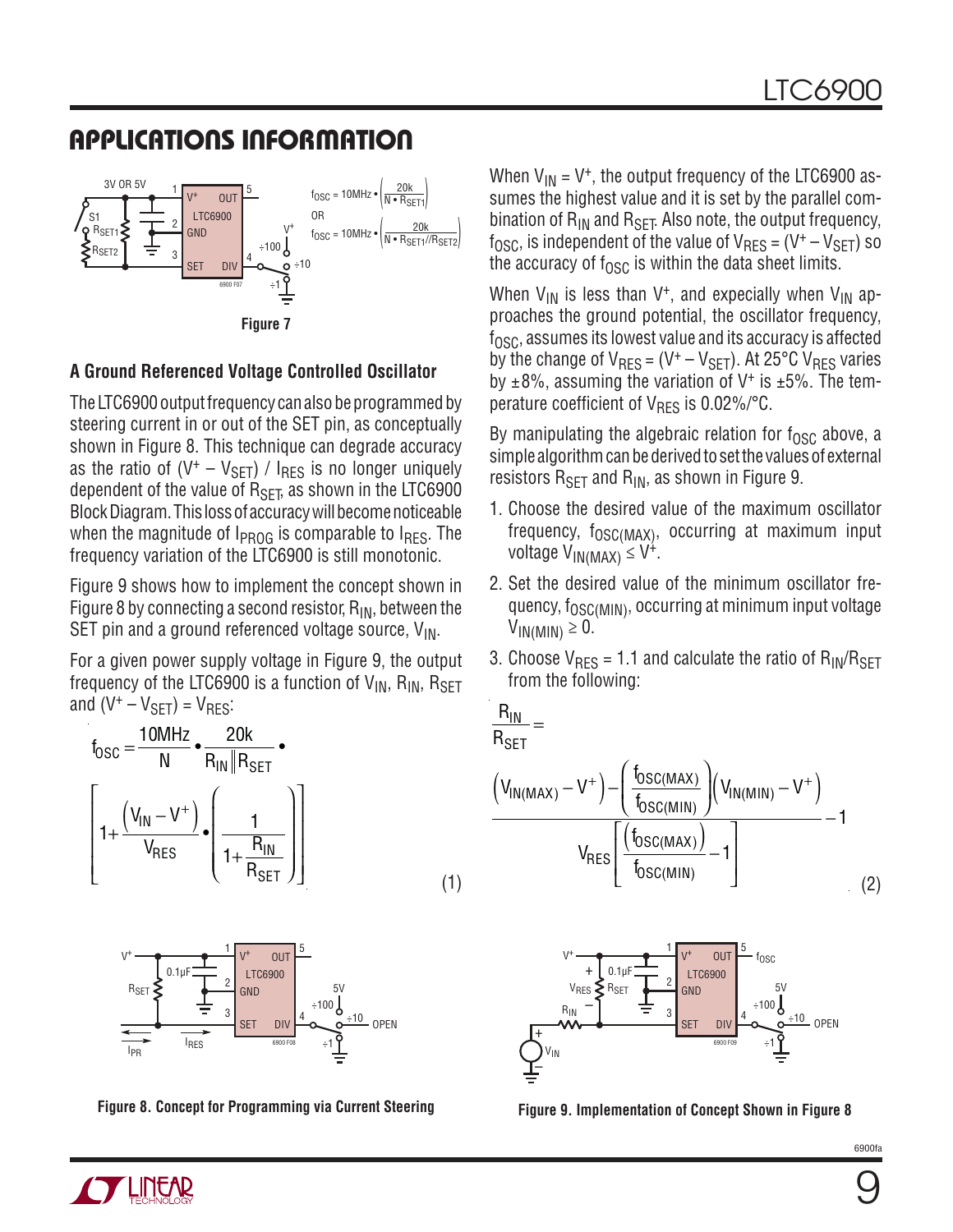Once  $R_{IN}/R_{SFT}$  is known, calculate  $R_{SFT}$  from:

$$
R_{\text{SET}} = \frac{10 \text{MHz}}{\text{N}} \cdot \frac{20 \text{k}}{f_{\text{OSC}(\text{MAX})}} \cdot \left[\frac{\left(V_{\text{IN}(\text{MAX})} - V^{+}\right) + V_{\text{RES}}\left(1 + \frac{R_{\text{IN}}}{R_{\text{SET}}}\right)}{V_{\text{RES}}\left(\frac{R_{\text{IN}}}{R_{\text{SET}}}\right)}\right]
$$
(3)

Example 1:

In this example, the oscillator output frequency has small excursions. This is useful where the frequency of a system should be tuned around some nominal value.

Let  $V^+$  = 3V, f<sub>OSC(MAX)</sub> = 2MHz for  $V_{IN(MAX)}$  = 3V and  $f_{\text{OSC(MIN)}} = 1.5$ MHz for  $V_{\text{IN}} = 0$ V. Solve for  $\dot{R}_{\text{IN}}/R_{\text{SET}}$  by Equation (2), yielding  $R_{IN}/R_{SET} = 9.9/1$ .  $R_{SET} = 110.1$ k by Equation (4).  $R_{IN} = 9.9R_{SFT} = 1.089M$ . For standard resistor values, use  $R_{\text{SET}} = 110k (1\%)$  and  $R_{\text{IN}} = 1.1M (1\%)$ . Figure 10 shows the measured f<sub>OSC</sub> vs  $V_{IN}$ . The 1.5MHz to 2MHz frequency excursion is quite limited, so the curve of  $f_{\text{OSC}}$  vs  $V_{\text{IN}}$  is linear.

Example 2:

Vary the oscillator frequency by one octave per volt. Assume f<sub>OSC(MIN)</sub> = 1MHz and f<sub>OSC(MAX)</sub> = 2MHz, when the input voltage varies by 1V. The minimum input voltage is half supply, that is  $V_{IN(MIN)} = 1.5V$ ,  $V_{IN(MAX)} = 2.5V$  and  $V^+ = 3V$ .

Equation (2) yields  $R_{IN}/R_{SET} = 1.273$  and Equation (3) yields  $R_{\text{SET}} = 142.8$ k.  $R_{\text{IN}} = 1.273R_{\text{SET}} = 181.8$ k. For standard resistor values, use  $R_{\text{SET}} = 143k$  (1%) and  $R_{\text{IN}} = 182k$ (1%). Figure 11 shows the measured f<sub>OSC</sub> vs V<sub>IN</sub>. For V<sub>IN</sub> higher than 1.5V, the VCO is quite linear; nonlinearities occur when  $V_{\text{IN}}$  becomes smaller than 1V, although the VCO remains monotonic.

#### **Maximum VCO Modulation Bandwidth**

The maximum VCO modulation bandwidth is 25kHz; that is, the LTC6900 will respond to changes in  $V_{IN}$  at a rate up to 25kHz. In lower frequency applications however, the modulation frequency may need to be limited to a lower rate to prevent an increase in output jitter. This lower limit is the master oscillator frequency divided by 20,  $(f<sub>OSC</sub>/20)$ . In general, for minimum output jitter the modulation frequency should be limited to  $f_{OSC}/20$  or 25kHz, whichever is less. For best performance at all frequencies, the value for f<sub>OSC</sub> should be the master oscillator frequency ( $N = 1$ ) when  $V_{IN}$  is at the lowest level.





**Figure 10. Output Frequency vs Input Voltage Figure 11. Output Frequency vs Input Voltage**

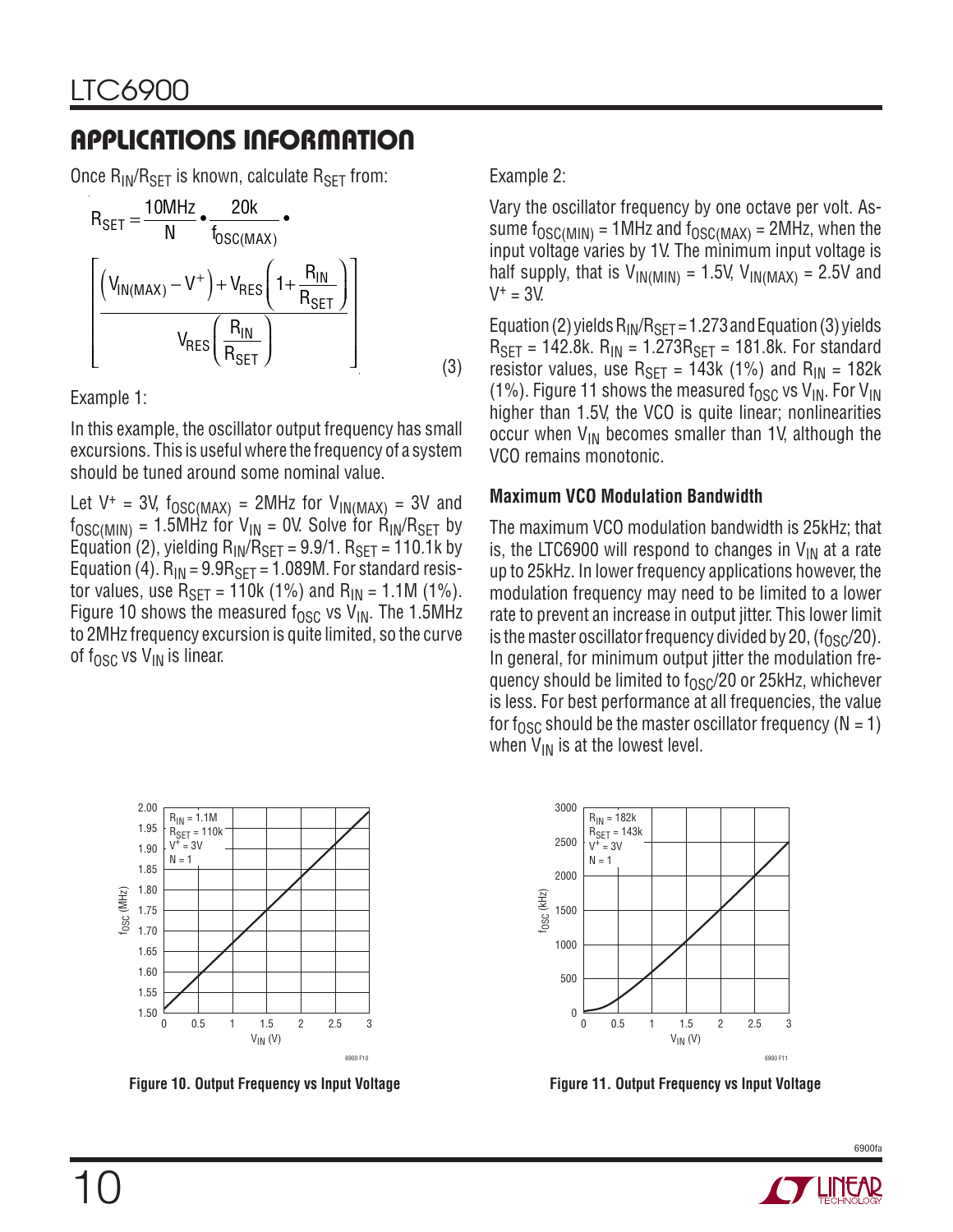Example 3:

 $V^+$  = 3V,  $f_{OSC(MAX)}$  = 5MHz,  $f_{OSC(MIN)}$  = 4MHz, N = 1

 $V_{IN(MAX)} = 2.5V, V_{IN(MIN)} = 0.5V$ 

 $R_{IN}/R_{SFT}$  = 8.5,  $R_{SFT}$  = 43.2k,  $R_{IN}$  = 365k

Maximum modulation bandwidth is the lesser of 25kHz or  $f_{\rm OSC(MIN)}$ /20 (4MHz/20 = 200kHz)

Maximum  $V_{IN}$  modulation frequency = 25kHz

Example 4:

 $V^+$  = 3V,  $f_{\text{OSC}(MAX)}$  = 400kHz,  $f_{\text{OSC}(MIN)}$  = 200kHz, N = 10

 $V_{IN(MAX)} = 2.5V, V_{IN(MIN)} = 0.5V$ 

 $R_{IN}/R_{SET} = 3.1$ ,  $R_{SET} = 59k$ ,  $R_{IN} = 182k$ 

Maximum modulation bandwidth is the lesser of 25kHz or  $f_{\text{OSC}(\text{MIN})}$ /20 calculated at N =1 (2MHz/20 = 100kHz)

Maximum  $V_{IN}$  modulation frequency = 25kHz

| Table 2. Variation of $V_{RES}$ for Various Values of $R_{IN} \parallel R_{SET}$ |  |  |
|----------------------------------------------------------------------------------|--|--|
|----------------------------------------------------------------------------------|--|--|

| $R_{IN}$    $R_{SET}$ ( $V_{IN}$ = V <sup>+</sup> ) | $V_{RES}$ , $V^+ = 3V$ | $V_{RES}$ , $V^* = 5V$ |
|-----------------------------------------------------|------------------------|------------------------|
| 20 <sub>k</sub>                                     | 0.98V                  | 1.03V                  |
| 40 <sub>k</sub>                                     | 1.03V                  | 1.08V                  |
| 80 <sub>k</sub>                                     | 1.07V                  | 1.12V                  |
| 160k                                                | 1.1V                   | 1.15V                  |
| 320k                                                | 1.12V                  | 1.17V                  |

 $V_{RFS}$  = Voltage across  $R_{SFT}$ 

**Note:** All of the calculations above assume  $V_{RES} = 1.1V$ , although  $V_{RES}$ ≈ 1.1V. For completeness, Table 2 shows the variation of VRES against various parallel combinations of  $R_{IN}$  and  $R_{SET}$  (V<sub>IN</sub> = V<sup>+</sup>). Calulate first with  $V_{RES} \approx 1.1V$ , then use Table 2 to get a better approximation of  $V_{RES}$ , then recalculate the resistor values using the new value for  $V_{RES}$ .

# **PACKAGE DESCRIPTION**



**S5 Package 5-Lead Plastic TSOT-23**

5. MOLD FLASH SHALL NOT EXCEED 0.254mm 6. JEDEC PACKAGE REFERENCE IS MO-193



Information furnished by Linear Technology Corporation is believed to be accurate and reliable. However, no responsibility is assumed for its use. Linear Technology Corporation makes no representation that the interconnection of its circuits as described herein will not infringe on existing patent rights.